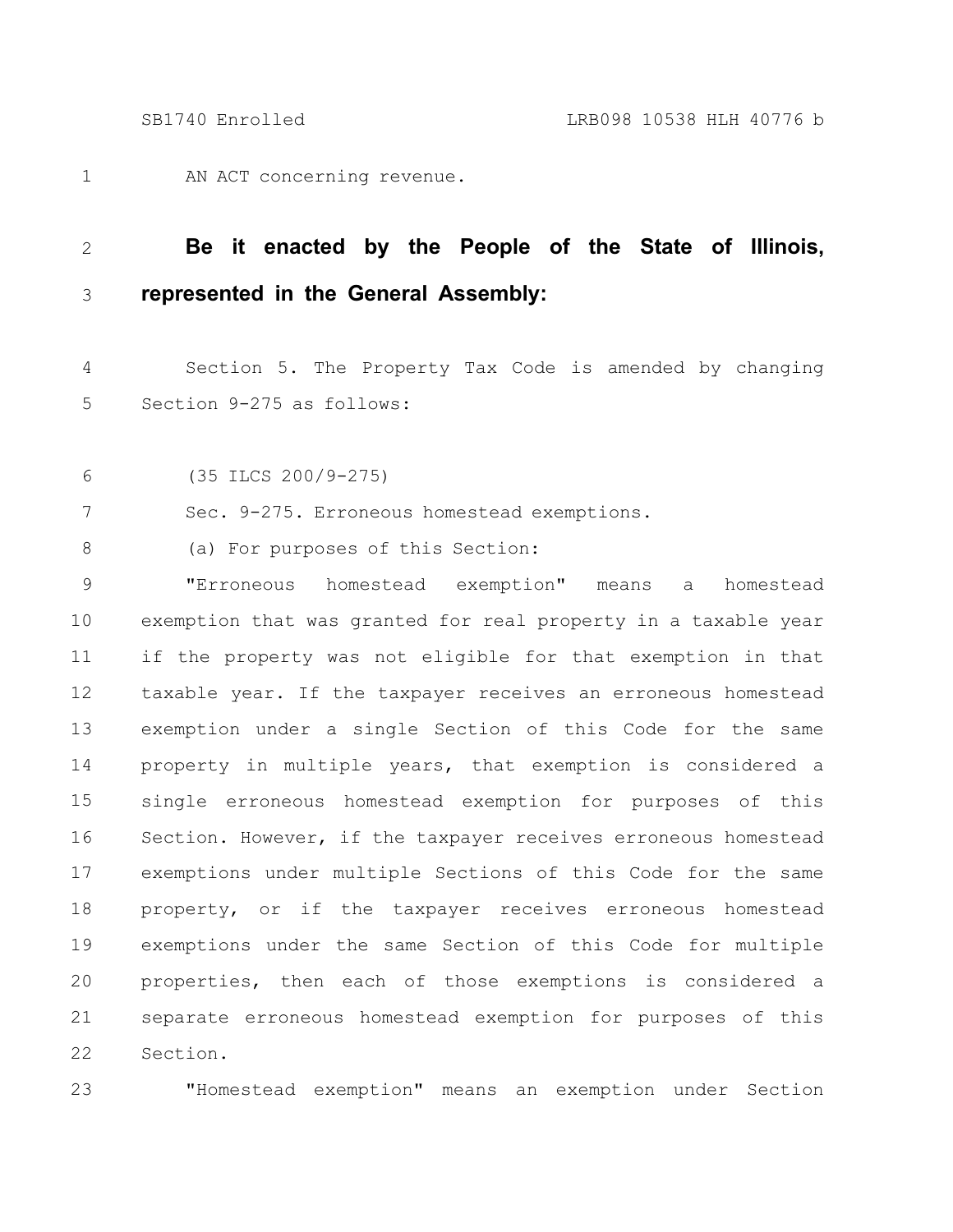SB1740 Enrolled - 2 - LRB098 10538 HLH 40776 b

15-165 (disabled veterans), 15-167 (returning veterans), 15-168 (disabled persons), 15-169 (disabled veterans standard homestead), 15-170 (senior citizens), 15-172 (senior citizens assessment freeze), 15-175 (general homestead), 15-176 (alternative general homestead), or 15-177 (long-time occupant). 1 2 3 4 5 6

"Erroneous exemption principal amount" means the total difference between the property taxes actually billed to a property index number and the amount of property taxes that would have been billed but for the erroneous exemption or exemptions amount of property tax principal that would have been billed to a property index number but for the erroneous homestead exemption or exemptions a taxpayer received. 7 8 9 10 11 12 13

"Taxpayer" means the property owner or leasehold owner that erroneously received a homestead exemption upon property. 14 15

(b) Notwithstanding any other provision of law, in counties with 3,000,000 or more inhabitants, the chief county assessment officer shall include the following information with each assessment notice sent in a general assessment year: (1) a list of each homestead exemption available under Article 15 of this Code and a description of the eligibility criteria for that exemption; (2) a list of each homestead exemption applied to the property in the current assessment year; (3) information regarding penalties and interest that may be incurred under this Section if the taxpayer property owner received an erroneous homestead exemption in a previous taxable year; and 16 17 18 19 20 21 22 23 24 25 26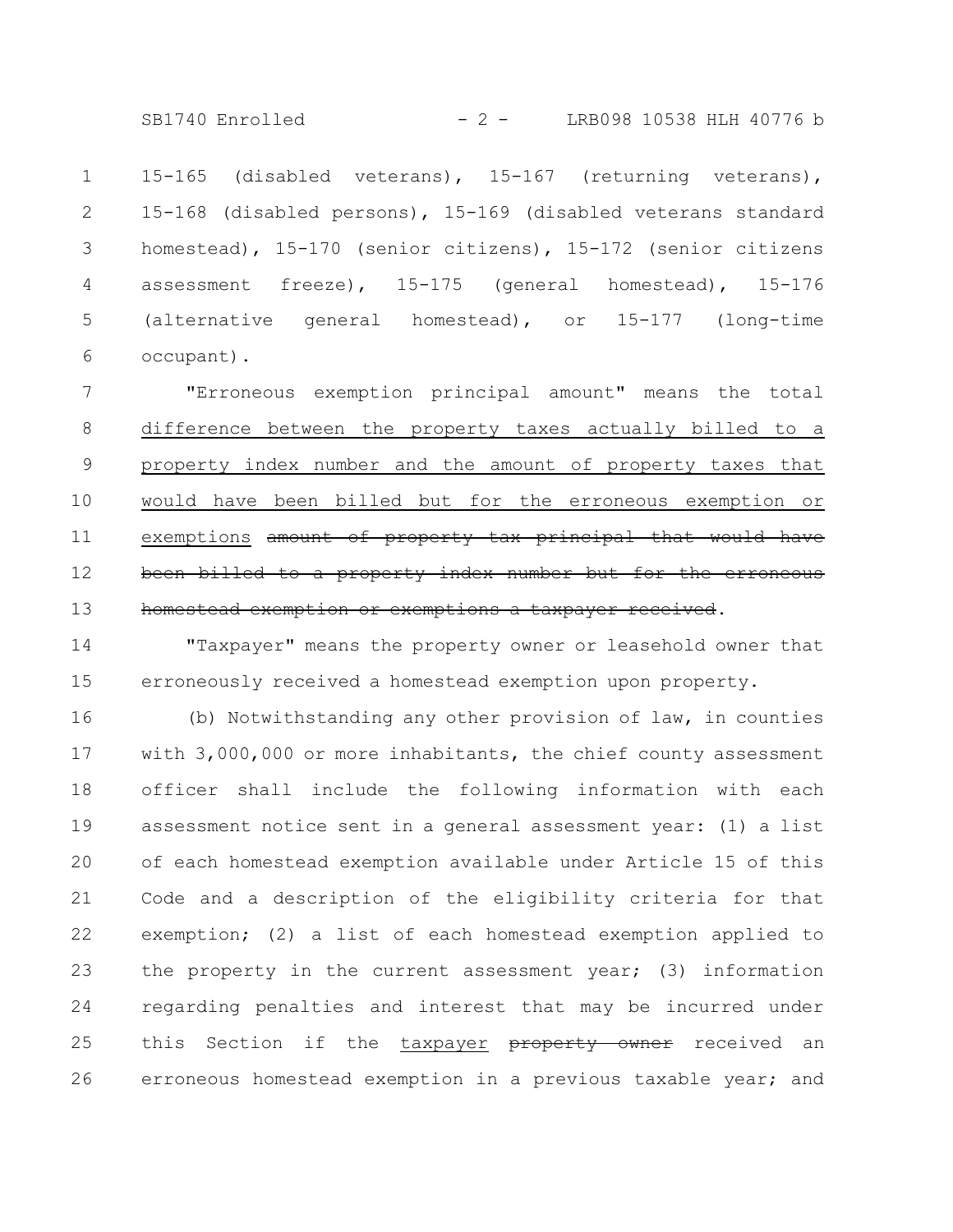SB1740 Enrolled - 3 - LRB098 10538 HLH 40776 b

(4) notice of the 60-day grace period available under this subsection. If, within 60 days after receiving his or her assessment notice, the taxpayer property owner notifies the chief county assessment officer that he or she received an erroneous homestead exemption in a previous taxable assessment year, and if the taxpayer property owner pays the erroneous exemption principal amount, plus interest as provided in subsection  $(f)$ , then the taxpayer property owner shall not be liable for the penalties provided in subsection (f) with respect to that exemption. 1 2 3 4 5 6 7 8 9 10

(c) In counties with 3,000,000 or more inhabitants, when the chief county assessment officer determines that one or more erroneous homestead exemptions was applied to the property, the erroneous exemption principal amount, together with all applicable interest and penalties as provided in subsections (f) and (j), shall constitute a lien in the name of the People of Cook County on the property receiving the erroneous homestead exemption. Upon becoming aware of the existence of one or more erroneous homestead exemptions, the chief county assessment officer shall cause to be served, by both regular mail and certified mail, a notice of discovery as set forth in subsection (c-5). The chief county assessment officer in a county with 3,000,000 or more inhabitants may cause a lien to be recorded against property that (1) is located in the county and (2) received one or more erroneous homestead exemptions if, upon determination of the chief county assessment officer, the 11 12 13 14 15 16 17 18 19 20 21 22 23 24 25 26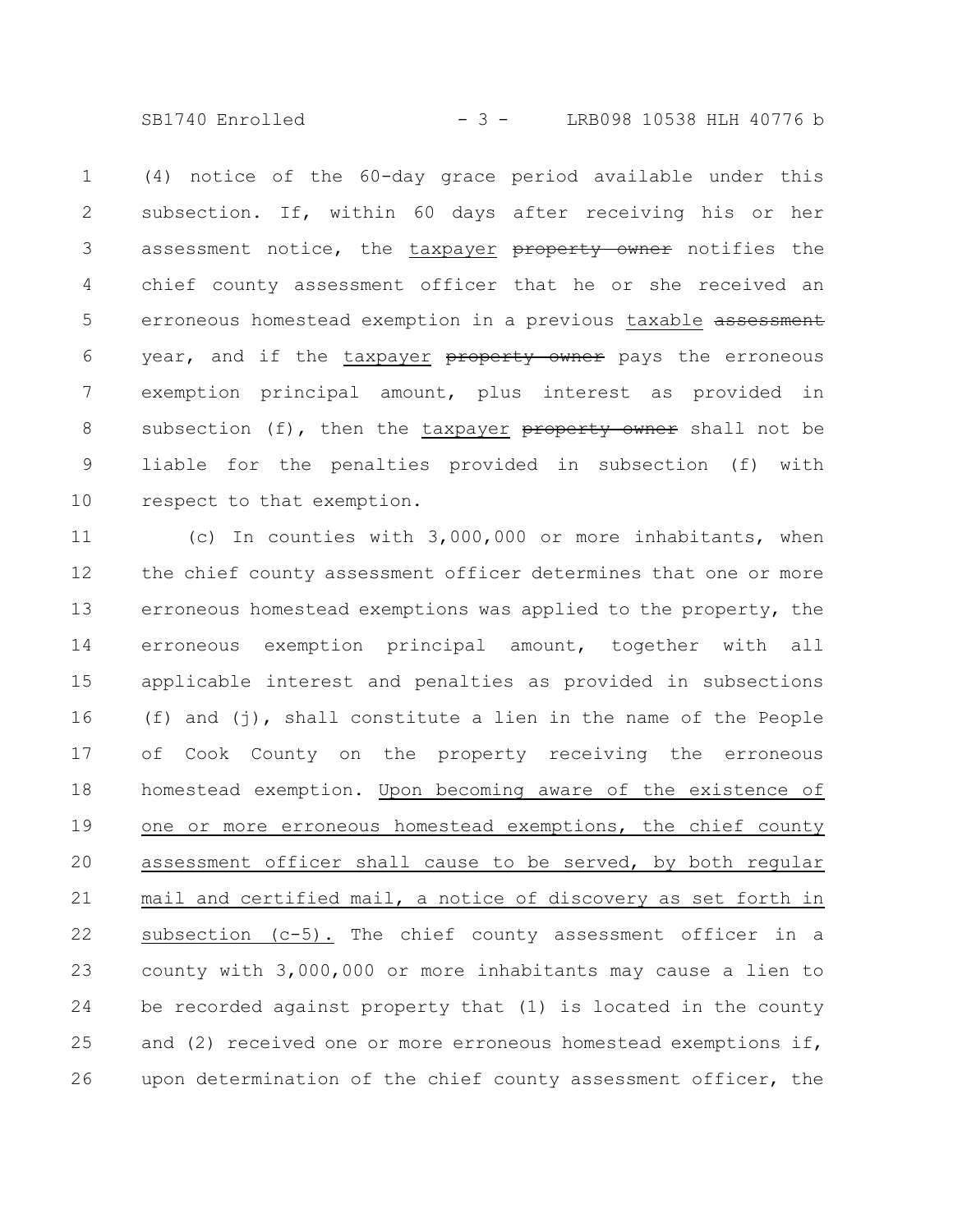SB1740 Enrolled - 4 - LRB098 10538 HLH 40776 b

taxpayer **property owner** received: (A) one or 2 erroneous homestead exemptions for real property, including at least one erroneous homestead exemption granted for the property against which the lien is sought, during any of the 3 collection assessment years immediately prior to the current collection assessment year in which the notice of discovery intent to record a lien is served; or (B) 3 or more erroneous homestead exemptions for real property, including at least one erroneous homestead exemption granted for the property against which the lien is sought, during any of the 6 collection assessment years immediately prior to the current collection assessment year in which the notice of discovery intent to record a lien is served. Prior to recording the lien against the property, the chief county assessment officer shall cause to be served, by both regular mail and certified mail, return receipt requested, on the person to whom the most recent tax bill was mailed and the owner of record, a notice of intent to record a lien against the property. The chief county assessment officer shall cause the notice of intent to record a lien to be served within 3 years from the date on which the notice of discovery was served. 1 2 3 4 5 6 7 8 9 10 11 12 13 14 15 16 17 18 19 20 21

(c-5) The notice of discovery described in subsection (c) shall: (1) identify, by property index number, the property for which the chief county assessment officer has knowledge indicating the existence of an erroneous homestead exemption; (2) set forth the taxpayer's liability for principal, interest, 22 23 24 25 26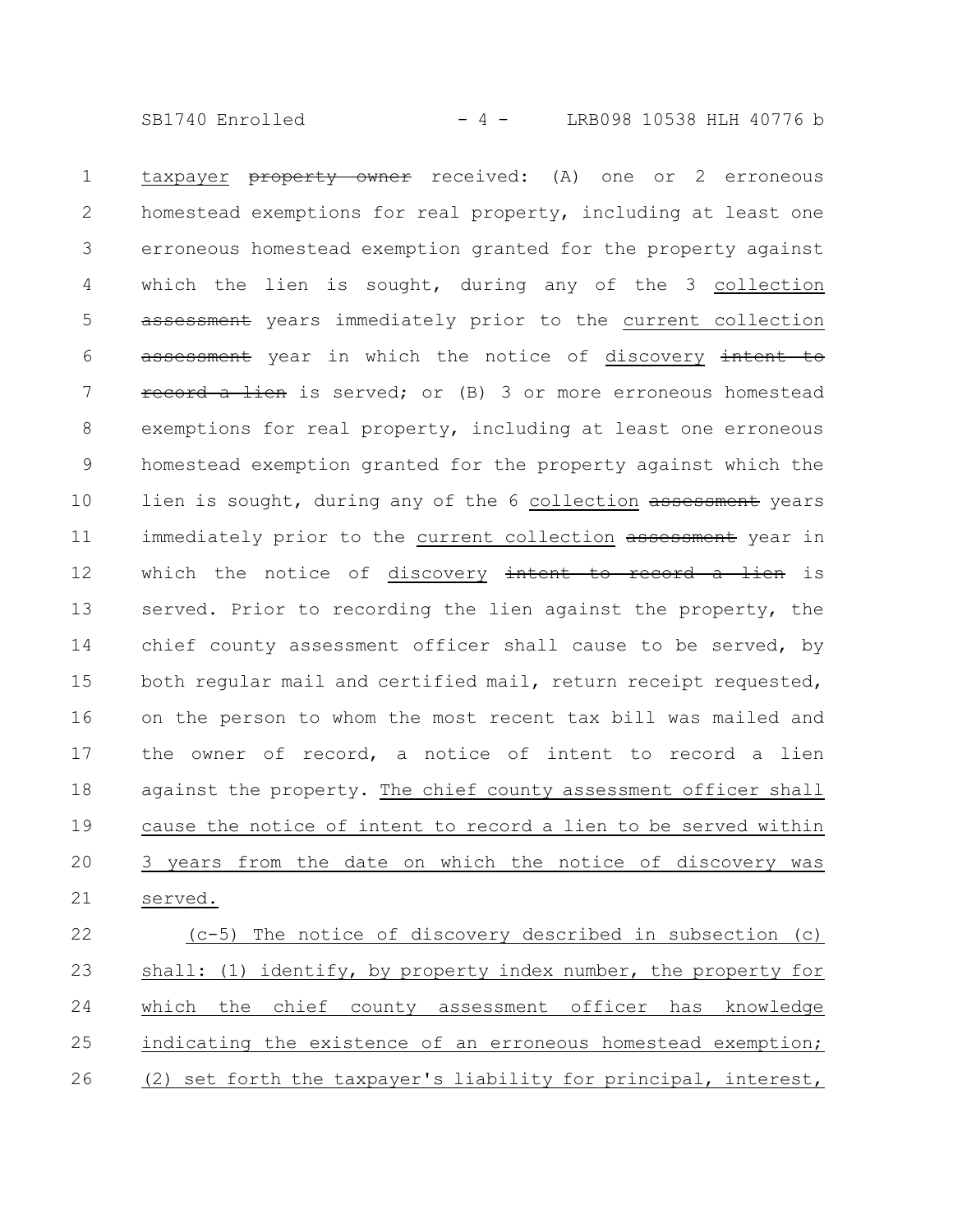SB1740 Enrolled - 5 - LRB098 10538 HLH 40776 b

penalties, and administrative costs including, but not limited to, recording fees described in subsection (f); (3) inform the taxpayer that he or she will be served with a notice of intent to record a lien within 3 years from the date of service of the notice of discovery; and (4) inform the taxpayer that he or she may pay the outstanding amount, plus interest, penalties, and administrative costs at any time prior to being served with the notice of intent to record a lien or within 30 days after the notice of intent to record a lien is served. 1 2 3 4 5 6 7 8 9

(d) The notice of intent to record a lien described in subsection (c) shall: (1) identify, by property index number, the property against which the lien is being sought; (2) identify each specific homestead exemption that was erroneously granted and the year or years in which each exemption was granted; (3) set forth the erroneous exemption principal amount due and the interest amount and any penalty and administrative costs due; (4) inform the taxpayer that he or she may request a hearing within 30 days after service and may appeal the hearing officer's ruling to the circuit court; and (5) inform the taxpayer that he or she may pay the erroneous exemption principal amount, plus interest and penalties, within 30 days after service; and (6) inform the taxpayer that, if the lien is recorded against the property, the amount of the lien will be adjusted to include the applicable recording fee and that fees for recording a release of the lien shall be incurred by the taxpayer. A lien shall not 10 11 12 13 14 15 16 17 18 19 20 21 22 23 24 25 26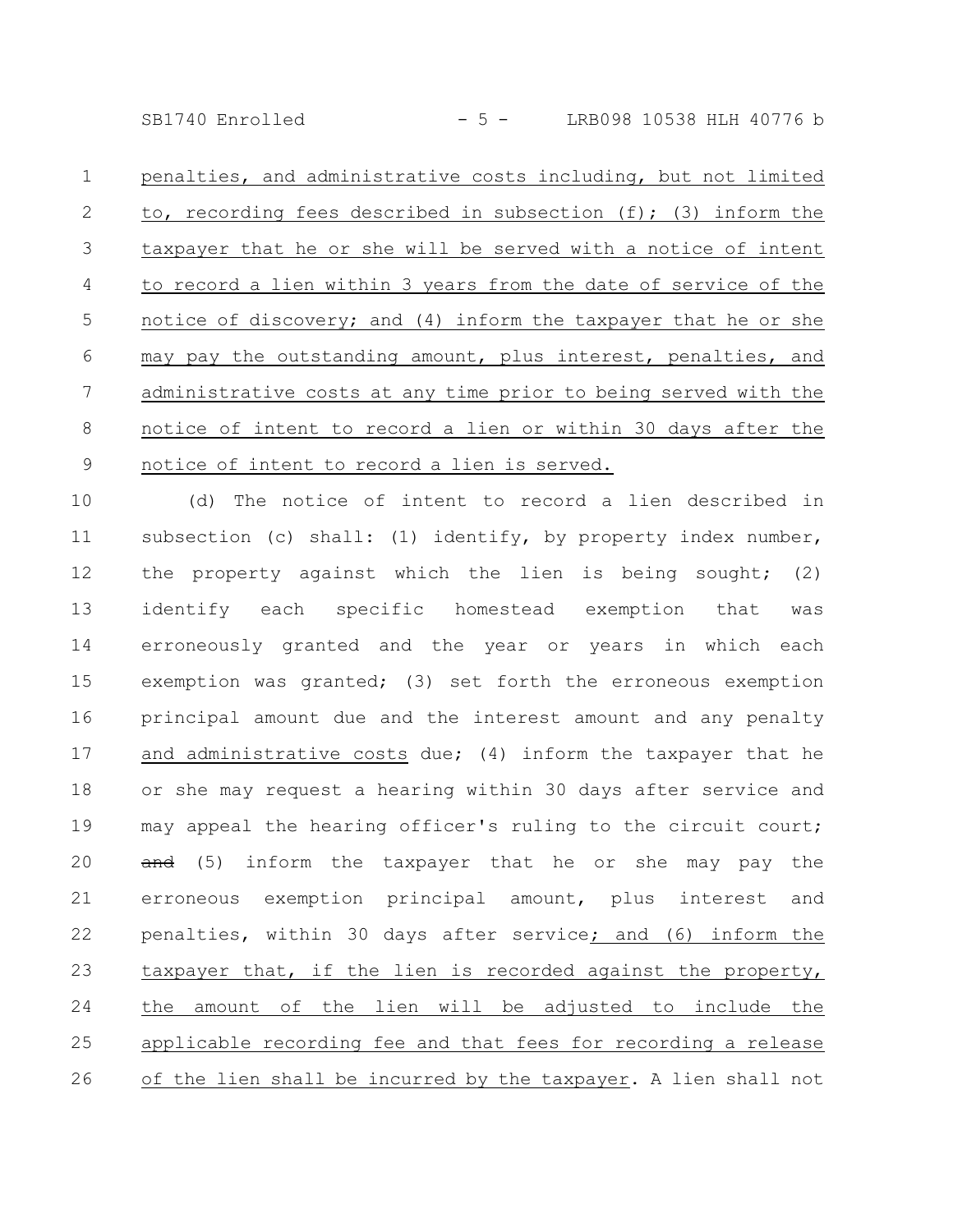SB1740 Enrolled - 6 - LRB098 10538 HLH 40776 b

be filed pursuant to this Section if the taxpayer property owner pays the erroneous exemption principal amount, plus penalties and interest, within 30 days of service of the notice of intent to record a lien. 1 2 3 4

(e) The notice of intent to record a lien shall also include a form that the taxpayer property owner may return to the chief county assessment officer to request a hearing. The taxpayer property owner may request a hearing by returning the form within 30 days after service. The hearing shall be held within 90 days after the taxpayer property owner is served. The chief county assessment officer shall promulgate rules of service and procedure for the hearing. The chief county assessment officer must generally follow rules of evidence and practices that prevail in the county circuit courts, but, because of the nature of these proceedings, the chief county assessment officer is not bound by those rules in all particulars. The chief county assessment officer shall appoint a hearing officer to oversee the hearing. The taxpayer property owner shall be allowed to present evidence to the hearing officer at the hearing. After taking into consideration all the relevant testimony and evidence, the hearing officer shall make an administrative decision on whether the taxpayer property owner was erroneously granted a homestead exemption for the taxable assessment year in question. The taxpayer property owner may appeal the hearing officer's ruling to the circuit court of the county where the property is located as a final 5 6 7 8 9 10 11 12 13 14 15 16 17 18 19 20 21 22 23 24 25 26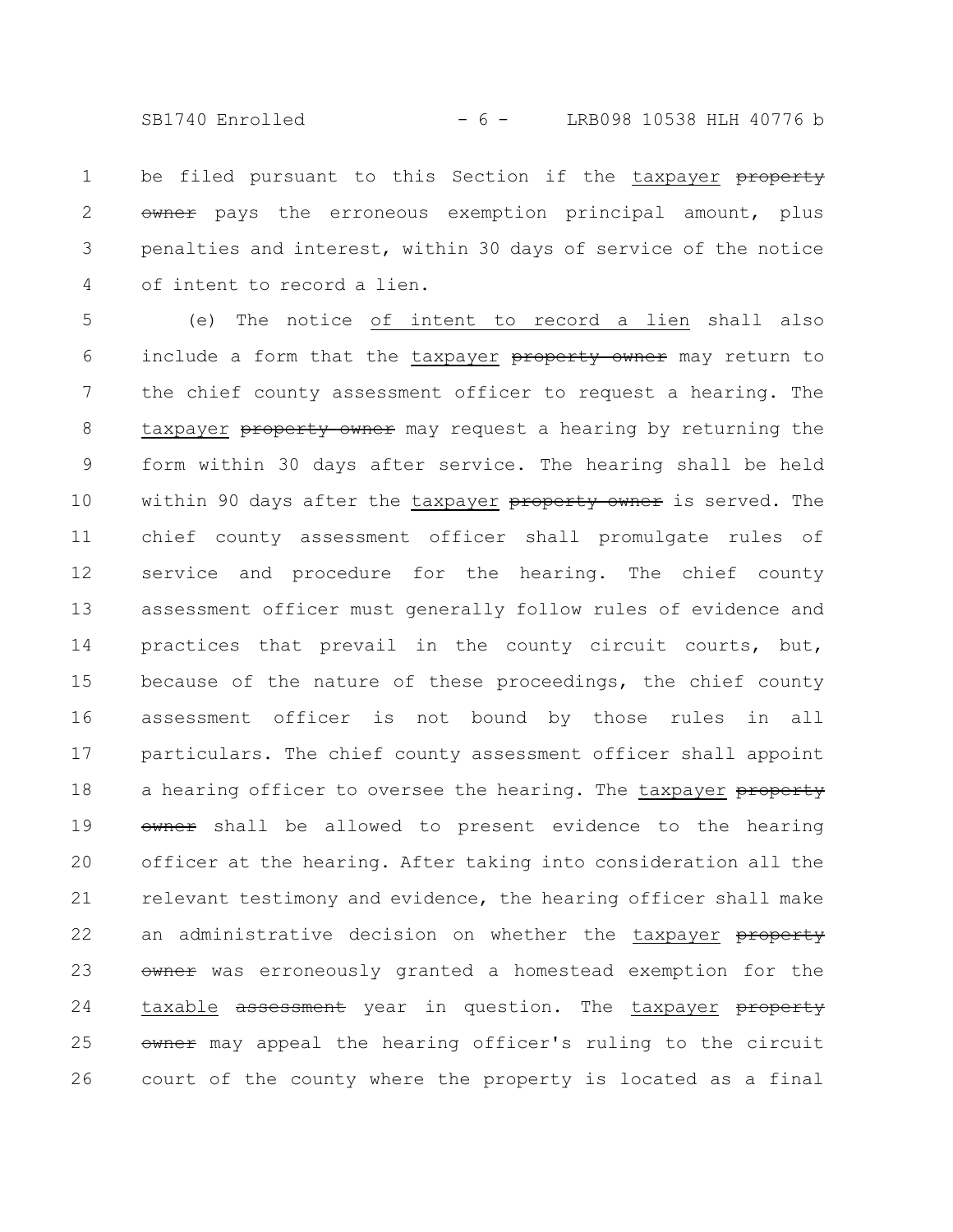SB1740 Enrolled - 7 - LRB098 10538 HLH 40776 b

1

administrative decision under the Administrative Review Law.

(f) A lien against the property imposed under this Section shall be filed with the county recorder of deeds, but may not be filed sooner than 60 days after the notice of intent to record a lien was delivered to the taxpayer property owner if the taxpayer property owner does not request a hearing, or until the conclusion of the hearing and all appeals if the taxpayer property owner does request a hearing. If a lien is filed pursuant to this Section and the taxpayer property owner received one or 2 erroneous homestead exemptions during any of the 3 collection assessment years immediately prior to the current collection assessment year in which the notice of discovery intent to record a lien is served, then the erroneous exemption principal amount, plus 10% interest per annum or portion thereof from the date the erroneous exemption principal amount would have become due if properly included in the tax bill, shall be charged against the property by the chief county assessment officer. However, if a lien is filed pursuant to this Section and the taxpayer property owner received 3 or more erroneous homestead exemptions during any of the 6 collection assessment years immediately prior to the current collection assessment year in which the notice of discovery intent to record a lien is served, the erroneous exemption principal amount, plus a penalty of 50% of the total amount of the erroneous exemption principal amount for that property and 10% interest per annum or portion thereof from the date the 2 3 4 5 6 7 8 9 10 11 12 13 14 15 16 17 18 19 20 21 22 23 24 25 26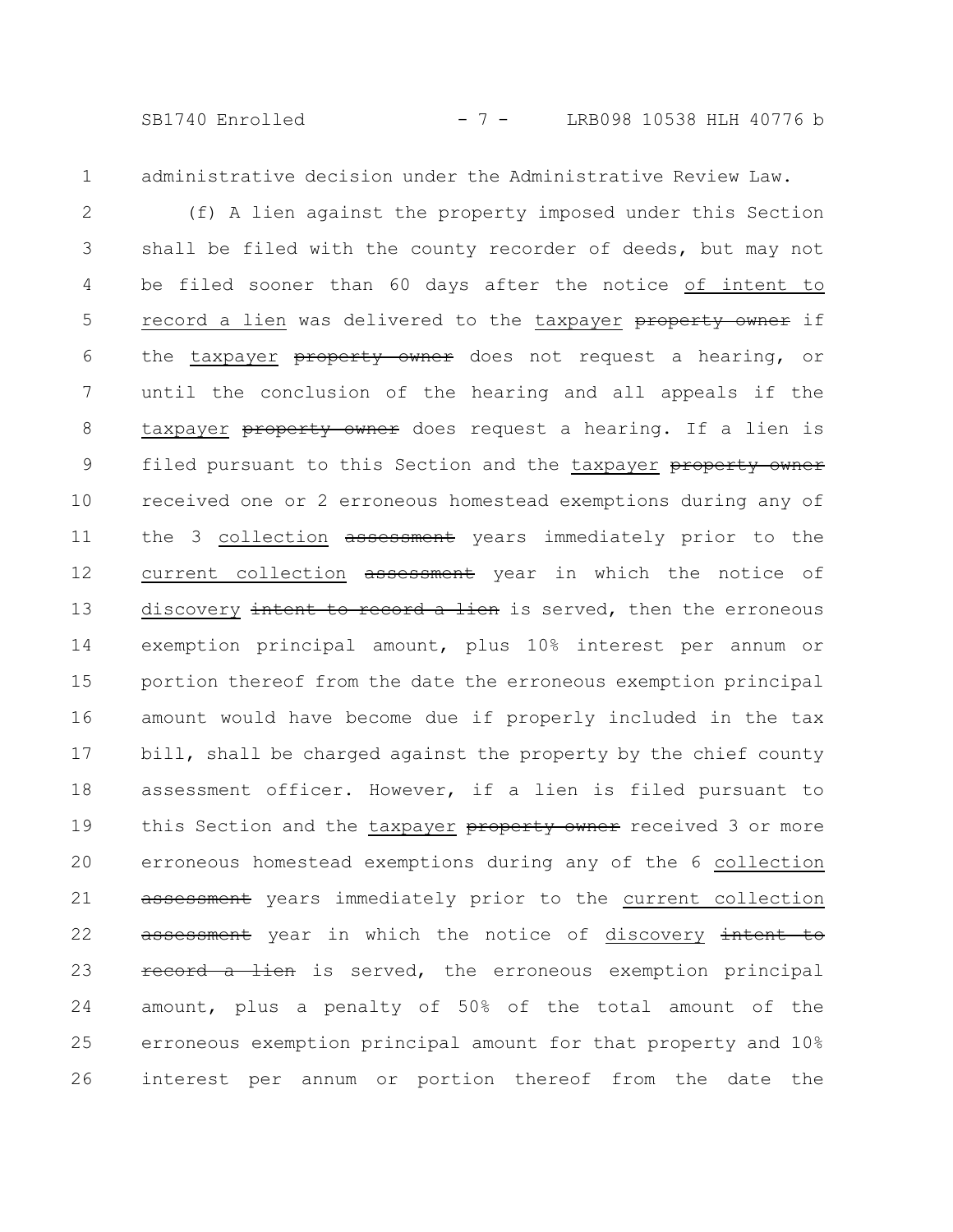SB1740 Enrolled - 8 - LRB098 10538 HLH 40776 b

erroneous exemption principal amount would have become due if properly included in the tax bill, shall be charged against the property by the chief county assessment officer. If a lien is filed pursuant to this Section, the taxpayer shall not be liable for interest that accrues between the date the notice of discovery is served and the date the lien is filed. Before recording the lien with the county recorder of deeds, the chief county assessment officer shall adjust the amount of the lien to add administrative costs, including but not limited to the applicable recording fee, to the total lien amount. 1 2 3 4 5 6 7 8 9 10

(g) If a person received an erroneous homestead exemption under Section 15-170 and: (1) the person was the spouse, child, grandchild, brother, sister, niece, or nephew of the previous taxpayer **property owner;** and (2) the person received the property by bequest or inheritance; then the person is not liable for the penalties imposed under this Section for any year or years during which the chief county assessment officer did not require an annual application for the exemption. However, that person is responsible for any interest owed under subsection (f). 11 12 13 14 15 16 17 18 19 20

(h) If the erroneous homestead exemption was granted as a result of a clerical error or omission on the part of the chief county assessment officer, and if the taxpayer property owner has paid the tax bills as received for the year in which the error occurred, then the interest and penalties authorized by this Section with respect to that homestead exemption shall not 21 22 23 24 25 26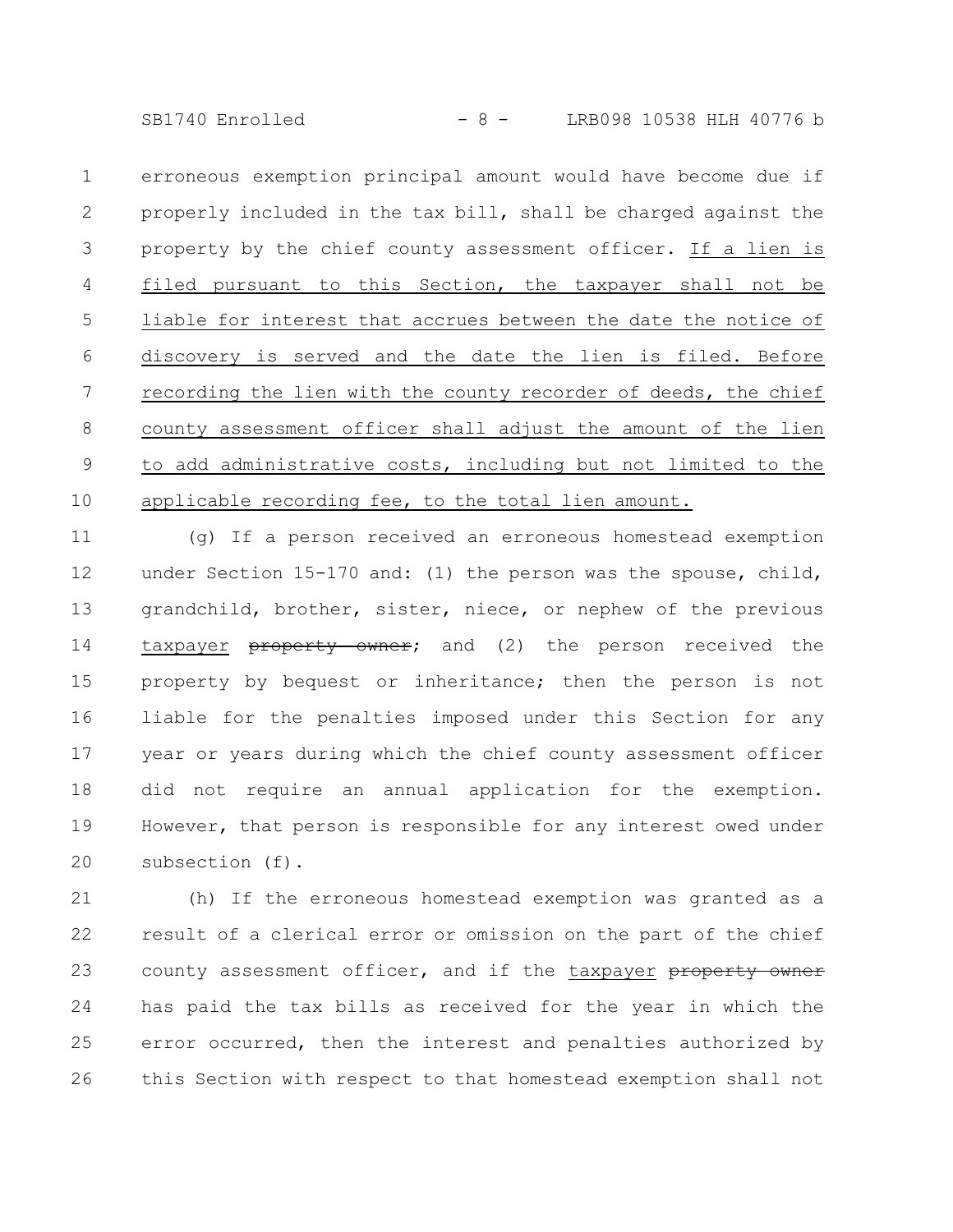be chargeable to the taxpayer property owner. However, nothing in this Section shall prevent the collection of the erroneous exemption principal amount due and owing. 1 2 3

(i) A lien under this Section is not valid as to (1) any bona fide purchaser for value without notice of the erroneous homestead exemption whose rights in and to the underlying parcel arose after the erroneous homestead exemption was granted but before the filing of the notice of lien; or (2) any mortgagee, judgment creditor, or other lienor whose rights in and to the underlying parcel arose before the filing of the notice of lien. A title insurance policy for the property that is issued by a title company licensed to do business in the State showing that the property is free and clear of any liens imposed under this Section shall be prima facie evidence that the taxpayer property owner is without notice of the erroneous homestead exemption. Nothing in this Section shall be deemed to impair the rights of subsequent creditors and subsequent purchasers under Section 30 of the Conveyances Act. 4 5 6 7 8 9 10 11 12 13 14 15 16 17 18

(j) When a lien is filed against the property pursuant to this Section, the chief county assessment officer shall mail a copy of the lien to the person to whom the most recent tax bill was mailed and to the owner of record, and the outstanding liability created by such a lien is due and payable within 30 days after the mailing of the lien by the chief county assessment officer. This liability is deemed delinquent and shall bear interest beginning on the day after the due date at 19 20 21 22 23 24 25 26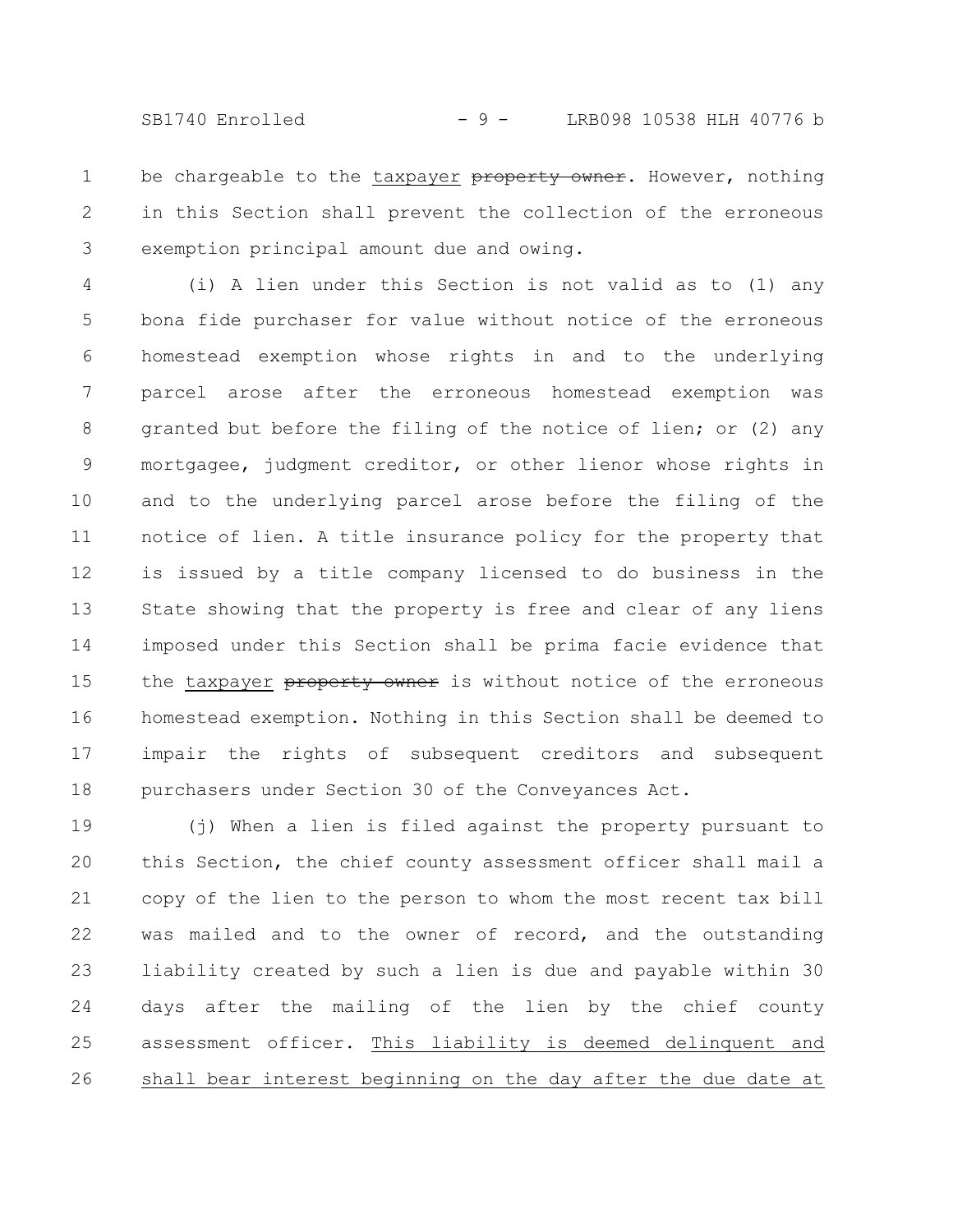SB1740 Enrolled - 10 - LRB098 10538 HLH 40776 b

a rate of 1.5% per month or portion thereof. Payment shall be made to the county treasurer. Upon receipt of the full amount due, as determined by the chief county assessment officer, the county treasurer shall distribute the amount paid as provided in subsection  $(k)$ . Upon presentment by the taxpayer property owner to the chief county assessment officer of proof of payment of the total liability, the chief county assessment officer shall provide in reasonable form a release of the lien. The release of the lien provided shall clearly inform the taxpayer that it is the responsibility of the taxpayer to record the lien release form with the county recorder of deeds and to pay any applicable recording fees. This liability is deemed delinquent and shall bear interest beginning on after the due date at a rate of  $1.5%$  per month or thereof. 1 2 3 4 5 6 7 8 9 10 11 12 13 14 15

(k) The county treasurer shall pay collected erroneous exemption principal amounts, pro rata, to the taxing districts, or their legal successors, that levied upon the subject property in the taxable assessment year or years for which the erroneous homestead exemptions were granted, except as set forth in this Section. The county treasurer shall pay collected interest to the county where the property is located. The county treasurer shall deposit collected penalties and interest into a special fund established by the county treasurer to offset the costs of administration of the provisions of this Section amendatory Act of the 98th General 16 17 18 19 20 21 22 23 24 25 26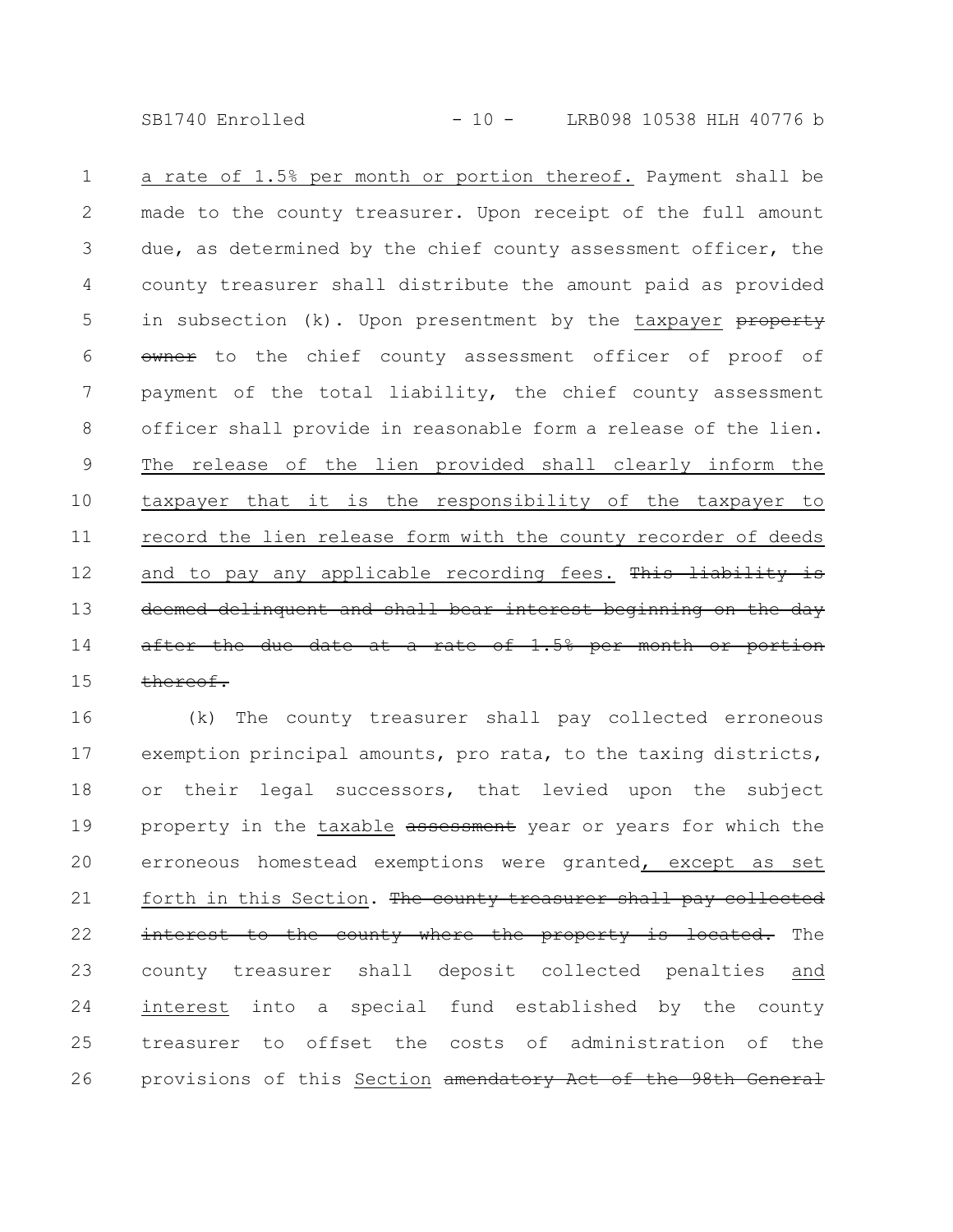SB1740 Enrolled - 11 - LRB098 10538 HLH 40776 b

Assembly by the chief county assessment officer's office, as appropriated by the county board. If the costs of administration of this Section exceed the amount of interest and penalties collected in the special fund, the chief county assessor shall be reimbursed by each taxing district or their legal successors for those costs. Such costs shall be paid out of the funds collected by the county treasurer on behalf of each taxing district pursuant to this Section. 1 2 3 4 5 6 7 8

(l) The chief county assessment officer in a county with 3,000,000 or more inhabitants shall establish an amnesty period for all taxpayers owing any tax due to an erroneous homestead exemption granted in a tax year prior to the 2013 tax year. The amnesty period shall begin on the effective date of this amendatory Act of the 98th General Assembly and shall run through December 31, 2013. If, during the amnesty period, the taxpayer pays the entire arrearage of taxes due for tax years prior to 2013, the county clerk shall abate and not seek to collect any interest or penalties that may be applicable and shall not seek civil or criminal prosecution for any taxpayer for tax years prior to 2013. Failure to pay all such taxes due during the amnesty period established under this Section shall invalidate the amnesty period for that taxpayer. 9 10 11 12 13 14 15 16 17 18 19 20 21 22

The chief county assessment officer in a county with 3,000,000 or more inhabitants shall (i) mail notice of the amnesty period with the tax bills for the second installment of taxes for the 2012 assessment year and (ii) as soon as possible 23 24 25 26